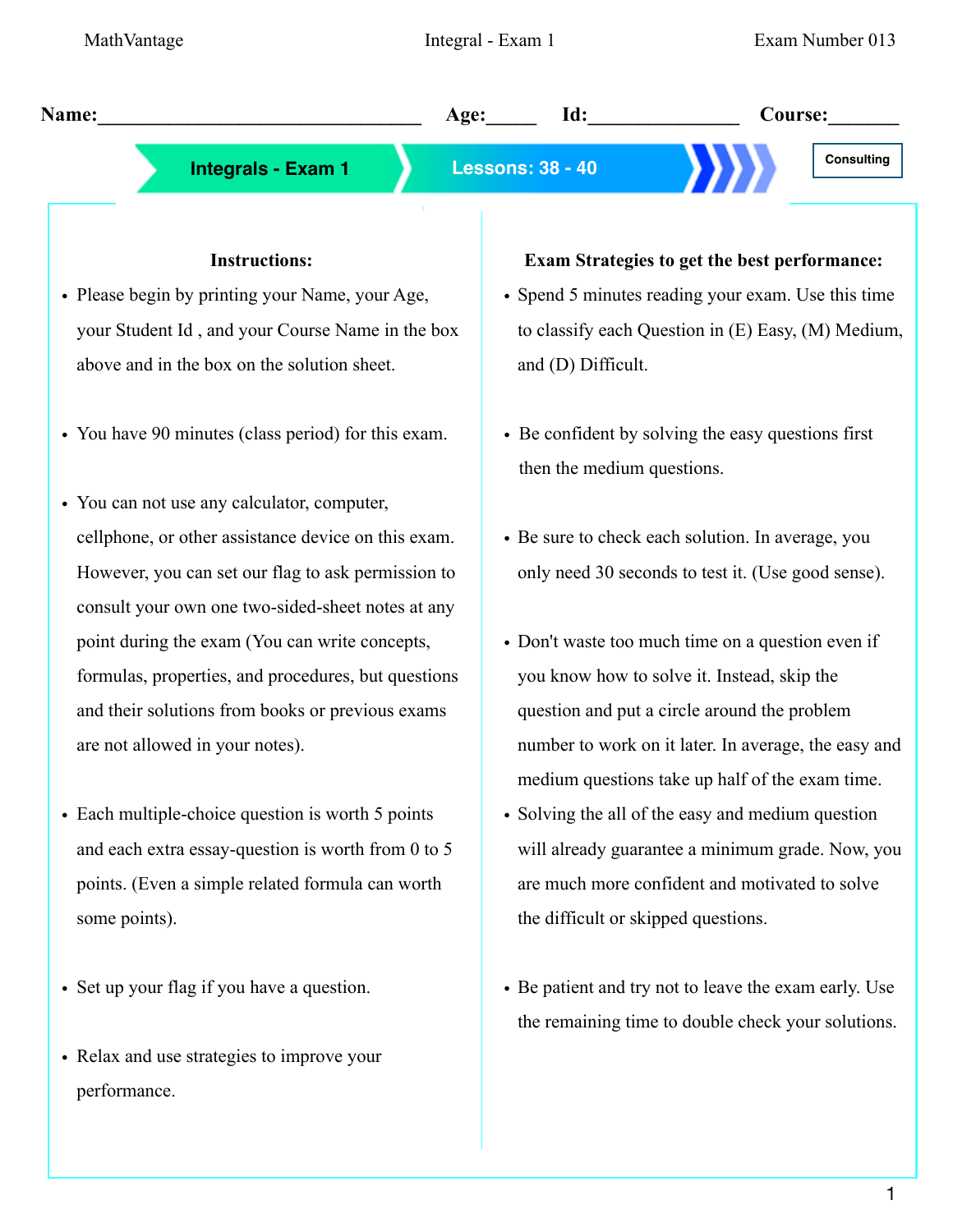# 1. Given:

I. Since the finding the integral of a function with respect to  $x$  means finding a area then the integral is always positive.

II. Sometimes, integrals can change the sign of the values for example when  $f(x) < 0$  or when the direction of integration is towards the negative direction.

III. Since the finding the integral of a function with respect to  $x$  means always finding a area then the integral is never used to find volumes.

IV. Although finding the integral of a function with respect to  $x$  means finding the area to the  $x$  axis from the curve, an integral can be used to calculate displacement, area, volume, and other concepts that arise by combining infinitesimal data.

V. If  $F(x)$  is the antiderivative of function  $f(x)$  then the integral of  $F(x)$  is  $f(x) + c$ .

VI. An antiderivative of a function  $f(x)$  is a function whose derivative is equal to  $f(x)$ . That is, if  $F'(x) = f(x)$ , then  $F(x)$  is an antiderivative of  $f(x)$ .

- a) Only I, III, V are correct.
- b) Only II, IV and VI are correct.
- c) Only II, III, and V are correct.
- d) Only I, IV, and VI are correct.
- e) None of the above.

2. Given:

I. Given a function  $f(x)$  that is continuous on the interval [a, b] and suppose that  $F(x)$  is any antiderivative for  $f(x)$ . Then the **Theorem Fundamental of Calculus** states:

$$
\int_{a}^{b} f(x)dx = F(x) \Big|_{a}^{b} = F(b) - F(a)
$$

II. The definition of **indefinite integra**l is:

 $\int f(x)dx = F(x) + c$ , where  $F'(x) = f(x)$  and c is

any constant.

III. The definition of **anti-derivative** of a function  $f(x)$ is any function  $F(x)$  such that  $F'(x) = f(x)$ .

a) Only I and II are correct.

- b) I, II, and III are correct.
- c) Only I and III are correct.
- d) Only II and III are correct.
- e) None of the above.

## 3. Given:

I. 
$$
\int_{a}^{a} f(x)dx = 0
$$
  
\nII. 
$$
\int_{a}^{b} k \cdot f(x)dx = k \int_{a}^{b} f(x)dx, k \in \mathbb{R}
$$
  
\nIII. 
$$
\int_{a}^{b} f(x) \pm g(x)dx = \int_{a}^{b} f(x)dx \pm \int_{a}^{b} g(x)dx
$$
  
\nIV. 
$$
\int_{a}^{b} f(x)dx = \int_{a}^{c} f(x)dx + \int_{b}^{c} f(x)dx
$$
  
\nV. 
$$
\int_{b}^{a} f(x)dx = - \int_{a}^{b} f(x)dx
$$

- a) Only I is **incorrect**.
- b) Only II is **incorrect**.
- c) Only III is **incorrect**.
- d) Only IV is **incorrect**.
- e) Only V is **incorrect**..

4. Given the following graph of  $f(x)$ .



- d)  $A_1 A_2 A_4 + A_3$
- e) None of the above.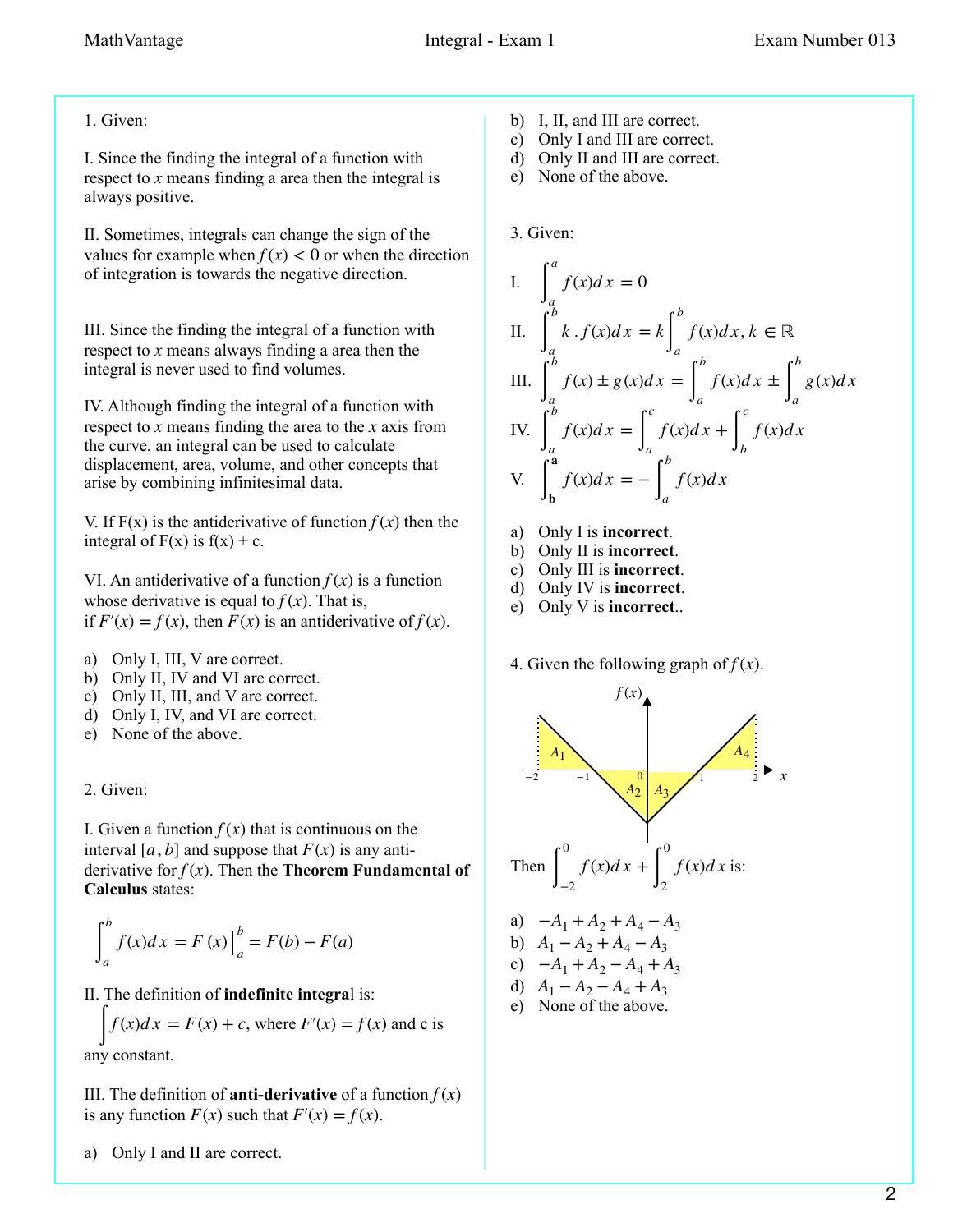5. Given the graph of  $f(x) = x^3$ .

$$
f(x)
$$
  
\n1  
\nx  
\n1  
\nx  
\n2  
\n $x$   
\n $x$   
\n $y$   
\n $y$   
\n $y$   
\n $y$   
\n $y$   
\n $y$   
\n $y$   
\n $y$   
\n $y$   
\n $y$   
\n $y$   
\n $y$   
\n $y$   
\n $y$   
\n $y$   
\n $y$   
\n $y$   
\n $y$   
\n $y$   
\n $y$   
\n $y$   
\n $y$   
\n $y$   
\n $y$   
\n $y$   
\n $y$   
\n $y$   
\n $y$   
\n $y$   
\n $y$   
\n $y$   
\n $y$   
\n $y$   
\n $y$   
\n $y$   
\n $y$   
\n $y$   
\n $y$   
\n $y$   
\n $y$   
\n $y$   
\n $y$   
\n $y$   
\n $y$   
\n $y$   
\n $y$   
\n $y$   
\n $y$   
\n $y$   
\n $y$   
\n $y$   
\n $y$   
\n $y$   
\n $y$   
\n $y$   
\n $y$   
\n $y$   
\n $y$   
\n $y$   
\n $y$   
\n $y$   
\n $y$   
\n $y$   
\n $y$   
\n $y$   
\n $y$   
\n $y$   
\n $y$   
\n $y$   
\n $y$   
\n $y$   
\n $y$   
\n $y$   
\n $y$   
\n $y$   
\n $y$   
\n $y$   
\n $y$   
\n $y$   
\n $y$   
\

6. Find  $I = \int 5x^4 + 3x^2 dx$ , where *e* is the Euler's number.

- a)  $x^7 + x^5 + c$
- b)  $x^6 + x^4 + c$
- c)  $x^5 + x^3 + c$
- d)  $x^4 + x^2 + c$
- e) None of the above.
- 7. Find  $I = \int_0^x e^x dx$ , where *e* is the Euler's number. 2 0  $e^x dx$ , where *e*

a) 
$$
e - 1
$$
 b)  $e^2 - 1$  c)  $e^3 - 1$  d)  $e^4 - 1$  e)  $e^5 - 1$ .

8. Find 
$$
I = \int_0^{\frac{\pi}{4}} \cos x \, dx.
$$

a)  $\frac{1}{2}$  b)  $\frac{\sqrt{2}}{2}$  c)  $\frac{\sqrt{3}}{2}$  d) 1 e) None of the above. 2 2 2 3 2 1

9. Find 
$$
I = \int_0^{\pi} \sec^2 x \, dx.
$$

a) 0 b) 
$$
\frac{\sqrt{3}}{3}
$$
 c) 1 d)  $\sqrt{3}$  e) None of the above.

10. Find  $I = \int_0^{\pi} \frac{dx}{1 + x^2}$ . a) 0 b)  $\frac{\pi}{6}$  c)  $\frac{\pi}{1}$  d)  $\frac{\pi}{6}$  e) None of the above. 1  $\boldsymbol{0}$ *d x*  $1 + x^2$ 6 *π* 4 *π* 3

11. Find 
$$
I = \int_{e}^{e^5} \frac{dx}{x}
$$
, where *e* is the Euler's number.

a) 1 b) 2 c) 3 d) 4 e) None of the above. 12. Find  $I = \int x^3 (e)^{x^4} dx$ a) b) c) d)  $\frac{1}{7}$ e) None of the above. 13. Find  $I = \begin{bmatrix} \end{bmatrix}$ a)  $1 - \frac{v}{c}$  b)  $1 - \frac{v}{c}$  c)  $\frac{1}{c}$  d) 1 e) None of the above. 14. Find  $I = \left[ \right]$ a)  $-\frac{13}{2}$ b) −( c)  $\frac{\sqrt{3}}{2} - \frac{1}{6}$ d)  $\frac{13}{2}$ e) None of the above. 15. Find  $I = \left[ \right]$ 1  $\frac{1}{2}(e)^{x^2} + c$ 1  $\frac{1}{3}(e)^{x^3} + c$ 1  $\frac{1}{4}(e)^{x^4} + c$  $\frac{1}{5}(e)^{x^5} + c$  $\frac{\pi}{3}$  sin 3*x d x* 0  $1-\frac{\sqrt{3}}{2}$ 2  $1-\frac{\sqrt{2}}{2}$ 2 1 2 0 −2  $x\sqrt{2x^2+1} dx$ 3  $\frac{1}{2} - \frac{1}{6}$ 3 2*π* 0  $\sin x dx$  $\overrightarrow{2\pi}$ <sub>x</sub>  $A_1$ 1  $\overline{0}$ sin *x*  $\overline{A_2}$ 



16. Find 
$$
I = \int \sin^2(2x)\cos(2x) dx
$$

-1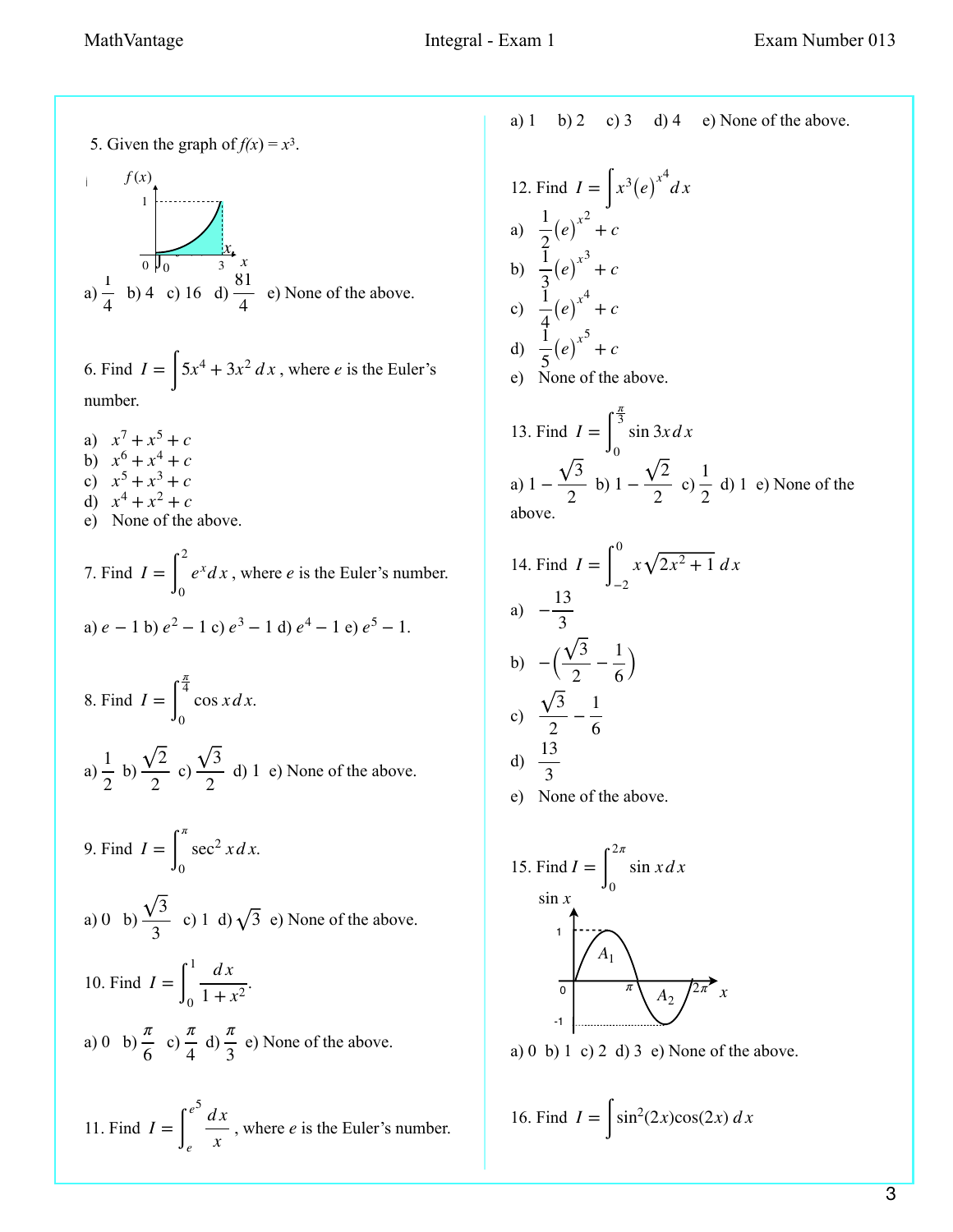a) 
$$
\frac{1}{6} \sin^3(2x) + c
$$
  
\nb)  $\frac{1}{9} \sin^3(3x) + c$   
\nc)  $\frac{1}{12} \sin^3(4x) + c$   
\nd)  $\frac{1}{15} \sin^3(5x) + c$ 

e) None of the above.

17. Find 
$$
I = \int e^{(1+5 \sin x)} \cos x \, dx
$$
  
\na)  $e^{(1+\sin x)} + c$   
\nb)  $\frac{1}{2}e^{(1+2 \sin x)} + c$   
\nc)  $\frac{1}{3}e^{(1+3 \sin x)} + c$   
\nd)  $\frac{1}{4}e^{(1+4 \sin x)} + c$ 

e) None of the above.  $\overline{4}$ 

18. Find 
$$
I = \int \frac{\sec^2(\ln x)}{x} dx
$$

- a)  $\sin(\ln x) + c$
- b)  $tan(ln x) + c$
- c)  $-\cos(\ln x) + c$
- d)  $-\cot(\ln x) + c$
- e) None of the above.

19. Find 
$$
I = \int_{-1}^{\frac{\sqrt{3}}{3} - 1} \frac{dx}{x^2 + 2x + 2}
$$

a) 
$$
-\frac{\pi}{3}
$$
 b)  $-\frac{\pi}{4}$  c)  $\frac{\pi}{3}$  d)  $\frac{\pi}{4}$  e) None of the above.

20. In the first year in the college, students learn derivatives and Integral in Calculus I. These important tools have several applications in every branch of the physical sciences, actuarial science, computer science, statistics, engineering, economics, business, medicine, demography, etc. A problem is described by several variables that could be related by derivation or Integration. Given a function  $f(x)$  or the graph of  $f(x)$ , what is the interpretation of its derivative (slope) or its Integral (Area)? In a discussion, three students said:

- I. Student A: In a real life, only some variables are easy to measure. Then, you could study other variables by using Derivatives or Integrals.
- II. Student B: I prefer to analyze the units of each variable of the problem to know the relation among them.

III. Student C: I understand that Derivatives mean  
division 
$$
\frac{dy}{dx}
$$
 and Integrals mean product or area  
 $\int f(x)dx$ .

Then:

- a) Only the student A 's idea is important and useful.
- b) Only the student B 's idea is important and useful.
- c) Only the student C 's idea is important and useful.
- d) All Student's ideas could be combined to know when to applied Derivatives and Integrals to solve problems.
- e) None of the above.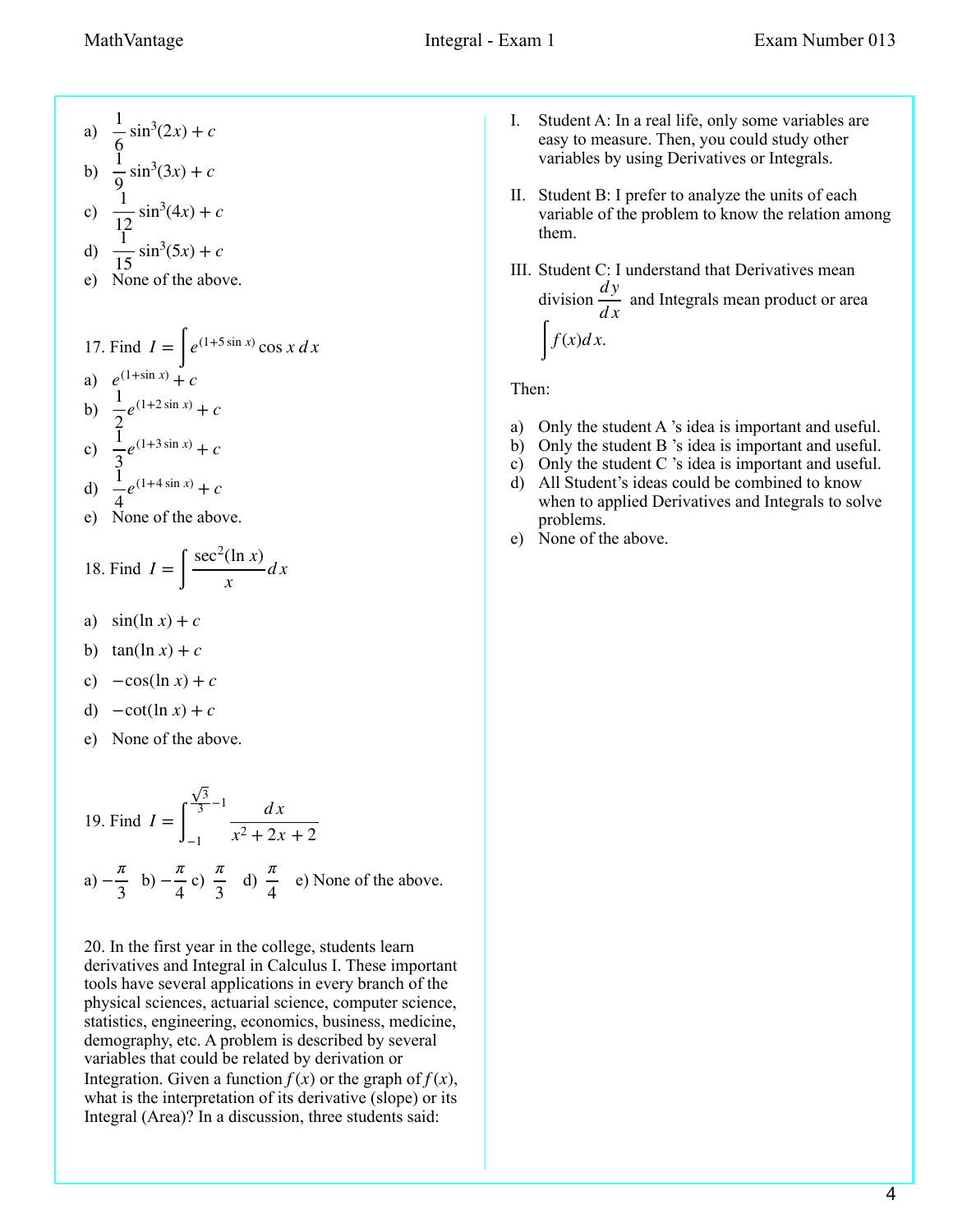Grade

 $\boldsymbol{\mathsf{A}}$ 

MathVantage Integral - Exam 1 Exam Number 013